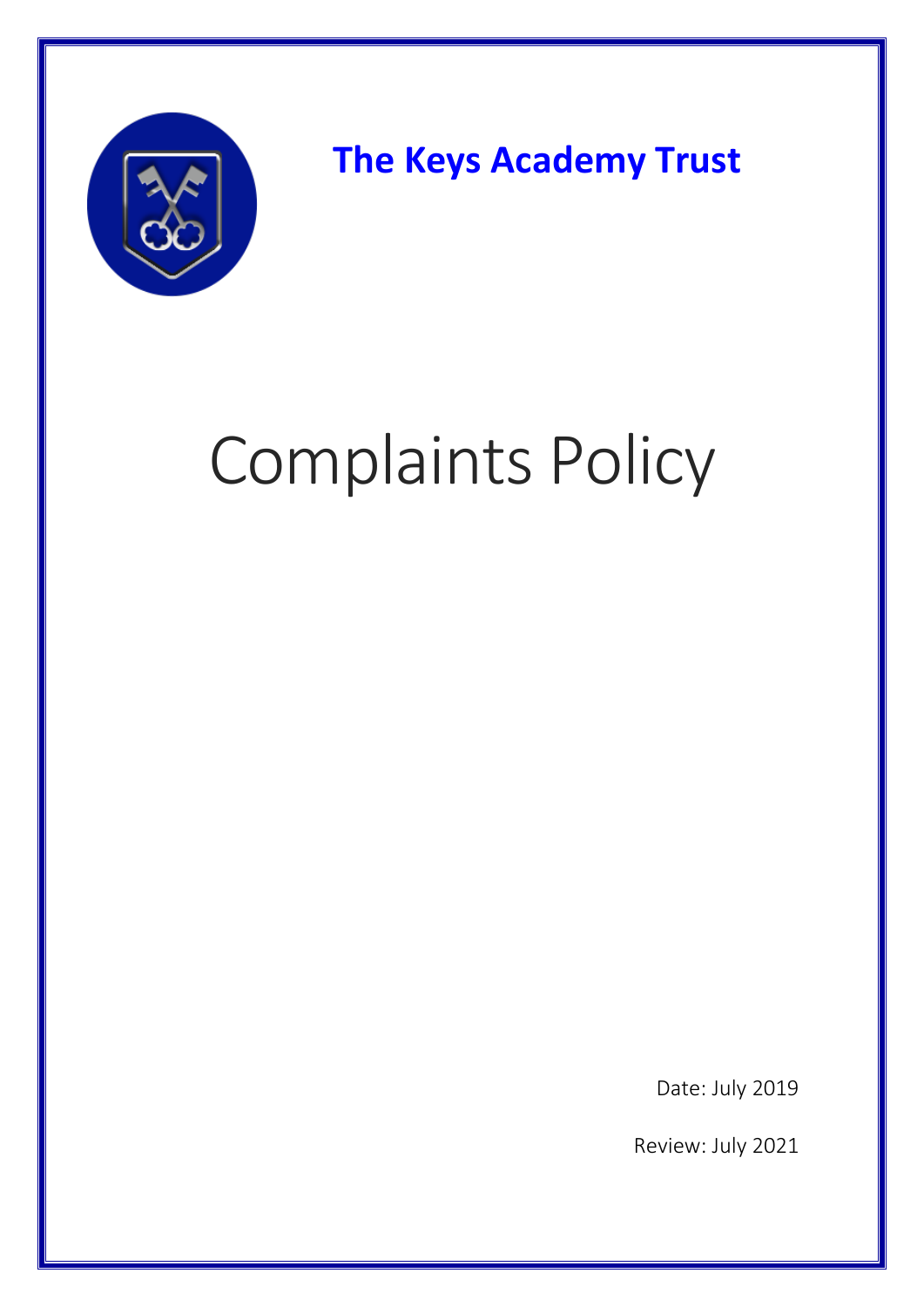Complaints Policy for Earley St Peter's Church of England Primary School

# **GENERAL PRINCIPLES**

Earley St Peter's Church of England Primary School works hard to provide a good service to, and have a good relationship with pupils, parents and members of the local community. At the same time it is recognised that on occasions an individual or group may have a complaint against a member of staff or the school itself. When a complaint occurs the following principles will apply:

- Every complaint is taken seriously
- Resolution of problems will be by informal means wherever possible
- Each complaint will be handled by the most appropriate member of staff
- Procedures will be impartial and non-adversarial
- Complaints will be dealt with as swiftly as possible
- Confidentiality will be respected at all times

# **STAGE 1 – INFORMAL PROCEDURES**

Every effort is made to resolve a concern or complaint at this stage. A phone call or a meeting with a member of staff should be sufficient to resolve most concerns. On occasion a senior member of staff might become involved to help resolve an issue. The complainant may wish to meet with the Deputy or Head Teacher to discuss their concerns. The member of staff will make clear the school's response to the concerns raised and may agree certain actions to help resolve the complaint.

Where an approach is made directly to a member of the Governors, the Governor will refer the complainant to the Deputy or Head Teacher.

## **STAGE 2 – FORMAL COMPLAINT**

Where the complainant is not satisfied with the response at stage 1, they can choose to take the matter to the formal complaints stage. They should put their complaint in writing, addressed to the Head Teacher. The person responsible for assessing the complaint and deciding the outcome is the Head Teacher. Where the complaint is about the Head Teacher, the Chair of Governors will act in this capacity. The formal complaint will be investigated and the decision conveyed in writing within 15 working days of receiving the formal complaint.

The Head Teacher/Chair of Governors can decide to:

- Dismiss the complaint in whole or part
- Uphold the complaint in whole or part
- Decide on the appropriate action to be taken to resolve the complaint

• Recommend changes to the school's systems or procedures to ensure that issues of a similar nature do not recur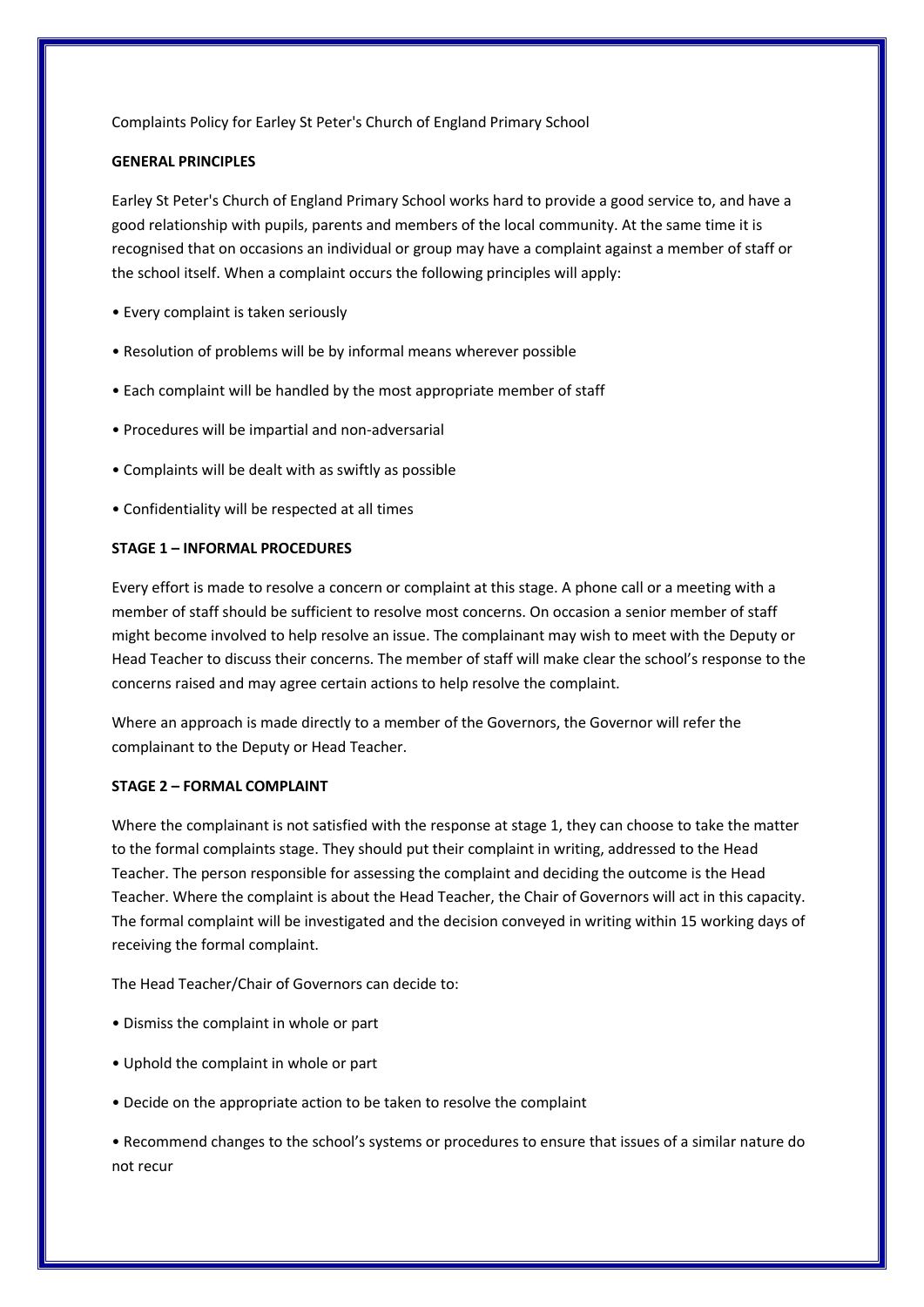The number and nature of formal complaints will be reported at the next full Governors' meeting via the Head Teacher's report. No details of individuals will be contained in this report.

### **STAGE 3/FINAL STAGE – GOVERNORS' COMPLAINTS COMMITTEE (PANEL HEARING)**

If the complainant is not satisfied with the outcome of stage 2, they can choose to take the matter to the next stage. They should request this in writing to the Chair of Governors. The Chair will convene a meeting of the Governors' complaints committee within 15 working days of receiving this letter.

The Governors' complaints committee will contain 3 or 5 members. It will not contain Governors who have had previous involvement with this complaint. It will contain 1 member who is independent of the management and running of the school.

The complainant will be invited to attend the meeting/panel hearing and may be accompanied if they wish. The complainant will be given reasonable notice of the date of the panel hearing and clear information on the process to enable them to attend will be given.

It is vital that during the meeting all parties act in a reasonable way. Any behaviour which is aggressive or threatening will not be tolerated. If a complainant behaves unacceptably they may be asked to leave the meeting.

The Governors' complaints committee can decide to:

- Dismiss the complaint in whole or part
- Uphold the complaint in whole or part
- Decide on the appropriate action to be taken to resolve the complaint

• Recommend changes to the school's systems or procedures to ensure that issues of a similar nature do not recur

Once the Complaints Committee has reached a decision the Chair will inform all parties of the decision within 5 working days. At this point it should be made clear that the complaints procedure has been exhausted.

Although the school will inform The Keys Academy Trust of any formal complaint the Trust will not normally deal with complaints directly or mediate. If you are not satisfied the complaints procedure has been followed, you can make this known to the Trust. However, further action can be taken only if it can be demonstrated that the correct procedure has not been followed.

## **THE ROLE OF THE EDUCATION AND SKILLS FUNDING AGENCY**

As the school is an Academy, the Local Authority cannot investigate complaints. The role of the ESFA is to check whether the complaint has been dealt with properly by the academy. The ESFA will not overturn an academy's decision about a complaint. However, if the ESFA find an academy did not deal with a complaint properly, they will request the complaint is looked at again from the appropriate stage.